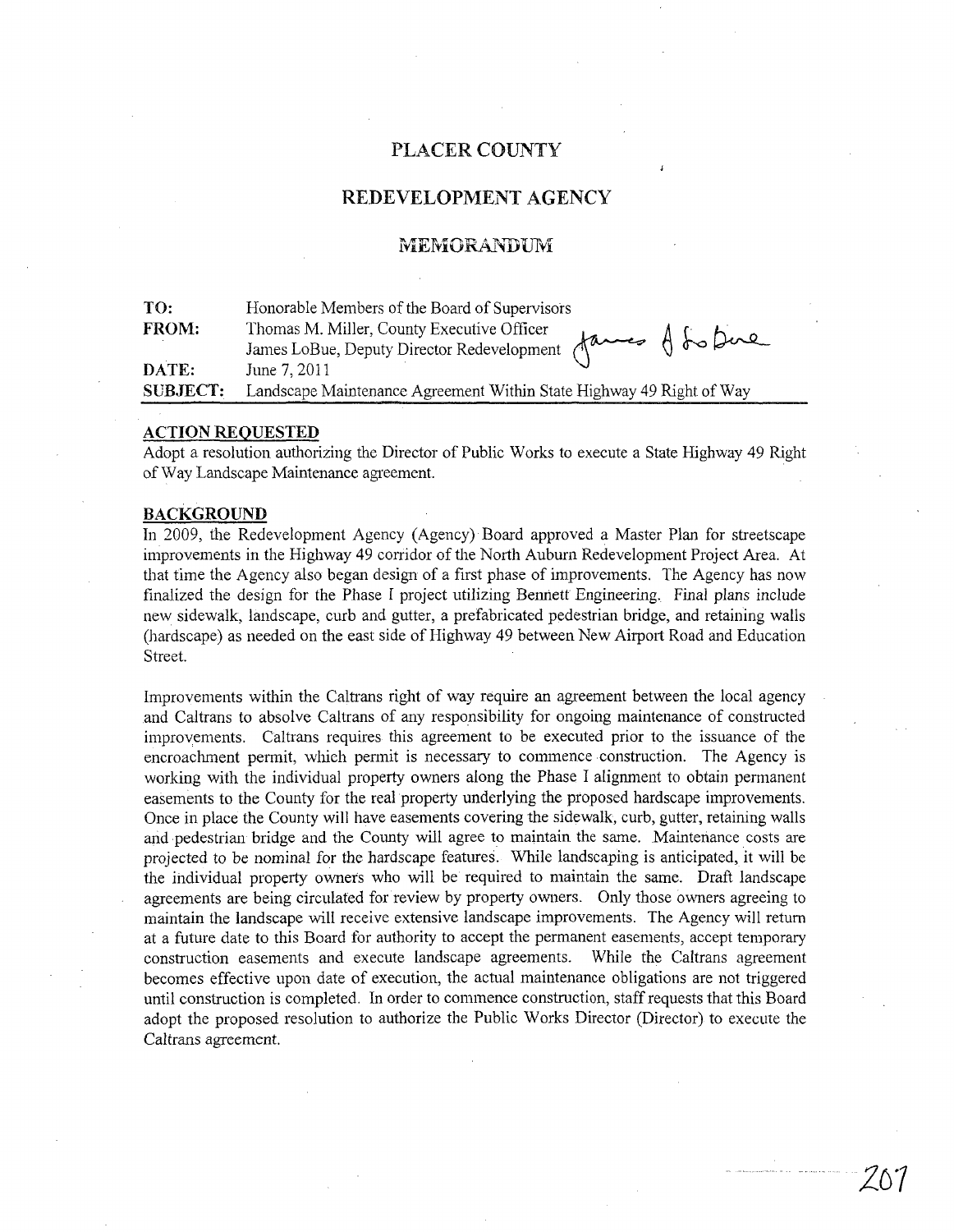### **ENVIRONMENTAL**

A Mitigated Negative Declaration was prepared in compliance with the California Environmental Quality Act for Phase I and adopted by the Agency Board on July 13, 2010. The Notice of Determination was posted July 21, 2010 and a copy is attached to this Board report. The Agency also undertook review pursuant to the National Environmental Policy Act which resulted in a determination of Categorically Excluded from consideration and the review was certified May 17,2010. A copy of this determination is attached.

#### **FISCAL IMPACT**

This action will have no short term impact on the County's General Fund Budget as the Agency will be funding all construction costs. Phase I construction costs will be financed with already budgeted tax increment and tax allocation bond proceeds from the North Auburn Redevelopment Project Area. There is a long term fiscal impact to the County's General Fund and/or Road Fund based on the county's maintenance of the hardscape improvements into the future. Potential County costs would only include any costs of maintaining the sidewalk, retaining walls, curb, gutter and pedestrian bridge. Any future landscape maintenance costs would be borne by the individual property owners, which obligation will be secured through recorded landscape agreements

Attachment: Resolution Notice of Determination Environmental Finding Form Map Landscape Maintenance within State Highway Right of Way Route 49 Agreement

> Agreement for review only at the Clerk of the Board

cc: Karin Schwab, Deputy County Counsel

 $ZN$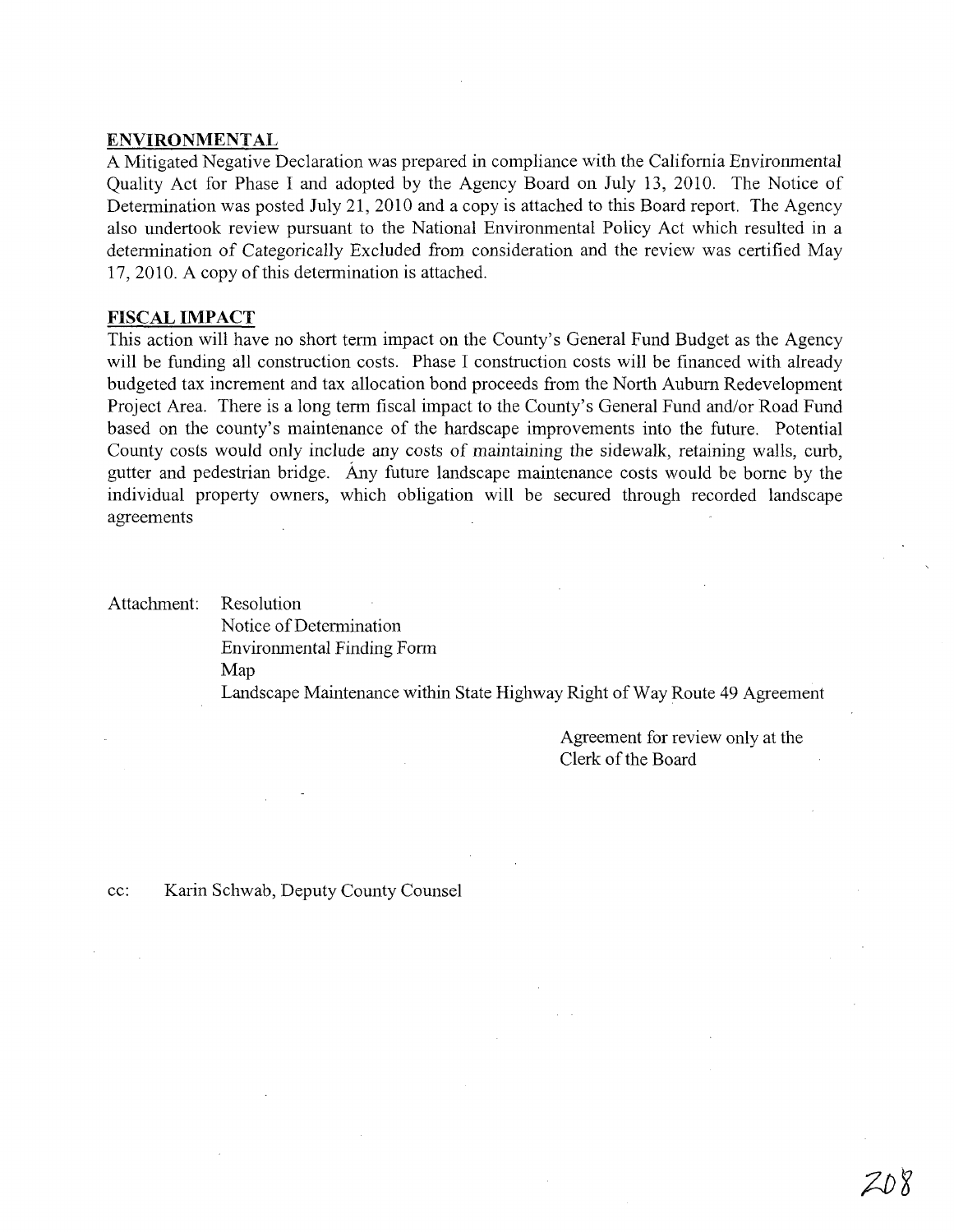| <b>Before the Placer County</b>              |
|----------------------------------------------|
| <b>Board of Supervisors</b>                  |
| <b>County of Placer, State of California</b> |

In the matter of:

Authorizing the Director of Public Works to execute a State Highway 49 Right of Way Landscape Maintenance Agreement with the California Department of Transportation

Resol. No: ...

Ord. No:

First Reading:

The following Resolution was duly passed by the Board of Supervisors

of the County of Placer at a regular meeting held

by the following vote on roll call:

Ayes:

Noes:

Absent:

Signed and approved by me after its passage.

Clerk of said Board

Attest: Chair, Board of Supervisors

WHEREAS, the Redevelopment Plan for the North Auburn Redevelopment Project Area (Project Area) was adopted by the Placer County Board of Supervisors on June 24, 1997 by Ordinance No. 4832-B and as subsequently amended from time to time;

WHEREAS, the Redevelopment Agency (Agency) is responsible for administering the Redevelopment Plan to effectuate redevelopment efforts within the Project Area;

WHEREAS, the Agency Board has approved a Master Plan for streetscape improvements within the State Highway 49 corridor in the Project Area;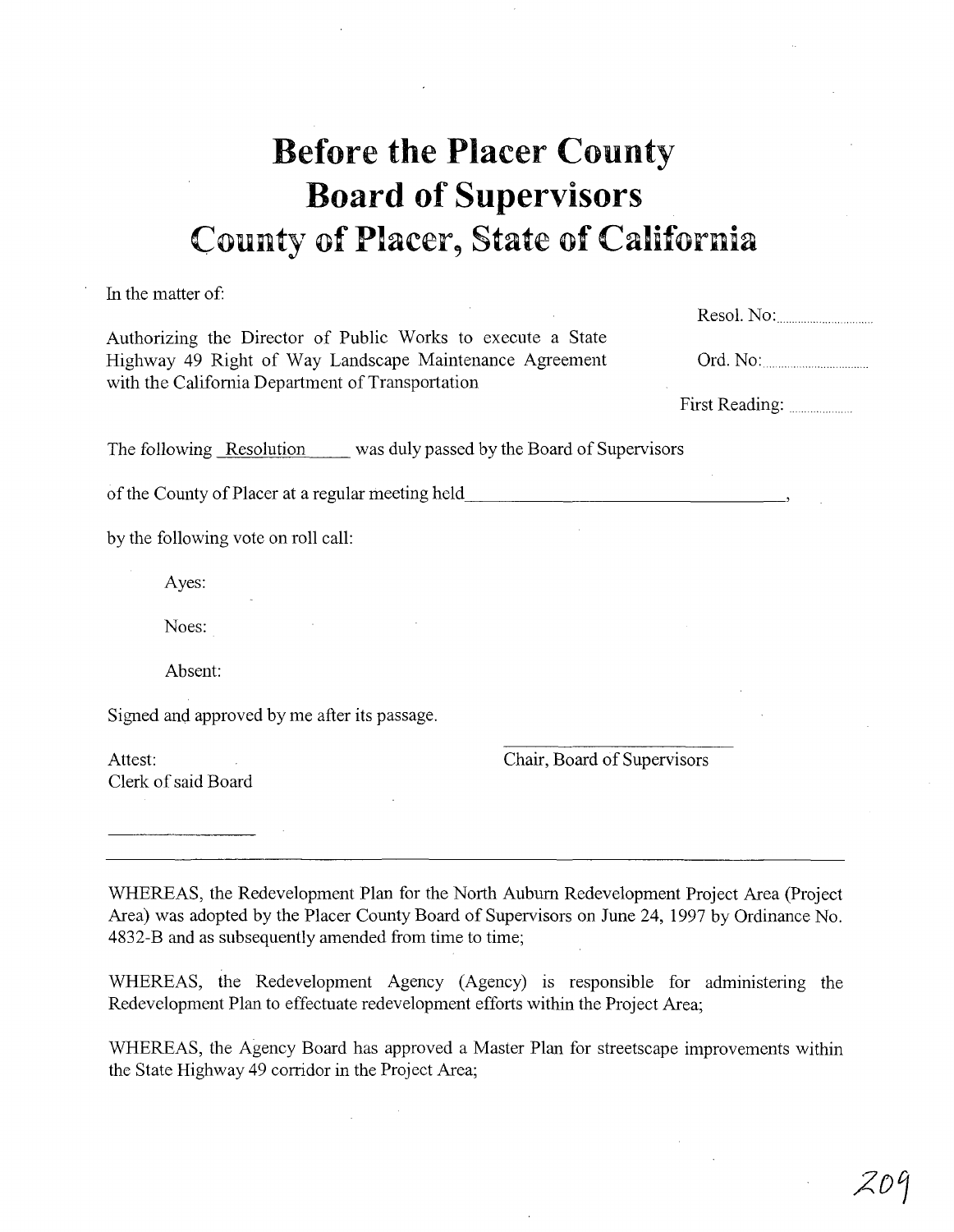WHEREAS, the Agency Board has determined the proposed State Highway 49 Streetscape Plan (Plan) would contribute to the Agency's achievement of the redevelopment goals including the removal of blight, improvement of substandard infrastructure, and support the local business community;

WHEREAS, without redevelopment assistance, the proposed improvements would not occur or be significantly delayed;

WHEREAS, in compliance with the California Environmental Quality Act, on July 13, 2010, the County prepared and adopted a Mitigated Negative· Declaration for the proposed physical improvements of the Project. The Notice of Detennination was posted July 21, 2010. A review under the National Environmental Policy Act resulted in a detennination of Categorically Excluded from consideration was certified May 17, 2010.

WHEREAS, Placer County proposes to maintain improvements installed by the Agency in accordance with the Plan;

WHEREAS, a Landscape Maintenance Agreement with the California Department of Transportation is proposed to require Placer County to maintain the improvements; and

WHEREAS, the County is willing to accept the obligation to maintain the hardscape improvements if the underlying property owners grant permanent easements to the County for the improved areas; and

WHEREAS, easement documents and landscape maintenance agreements are being prepared with owners of properties adjacent to the State Highway 49 right of way improvements project to provide for authorization to begin construction of the improvements and to ensure maintenance by adjacent property owners of landscaping improvements.

NOW, THEREFORE, BE IT RESOLVED that the Board of Supervisors authorizes the Director of Public Works (Director) to execute the Landscape Maintenance Agreement on behalf of the County with the California Department of Transportation for State Highway 49 right of way improvements.

BE IT FURTHER RESOLVED by the Board of Supervisors that this Resolution shall become effective immediately upon adoption.

*7)0*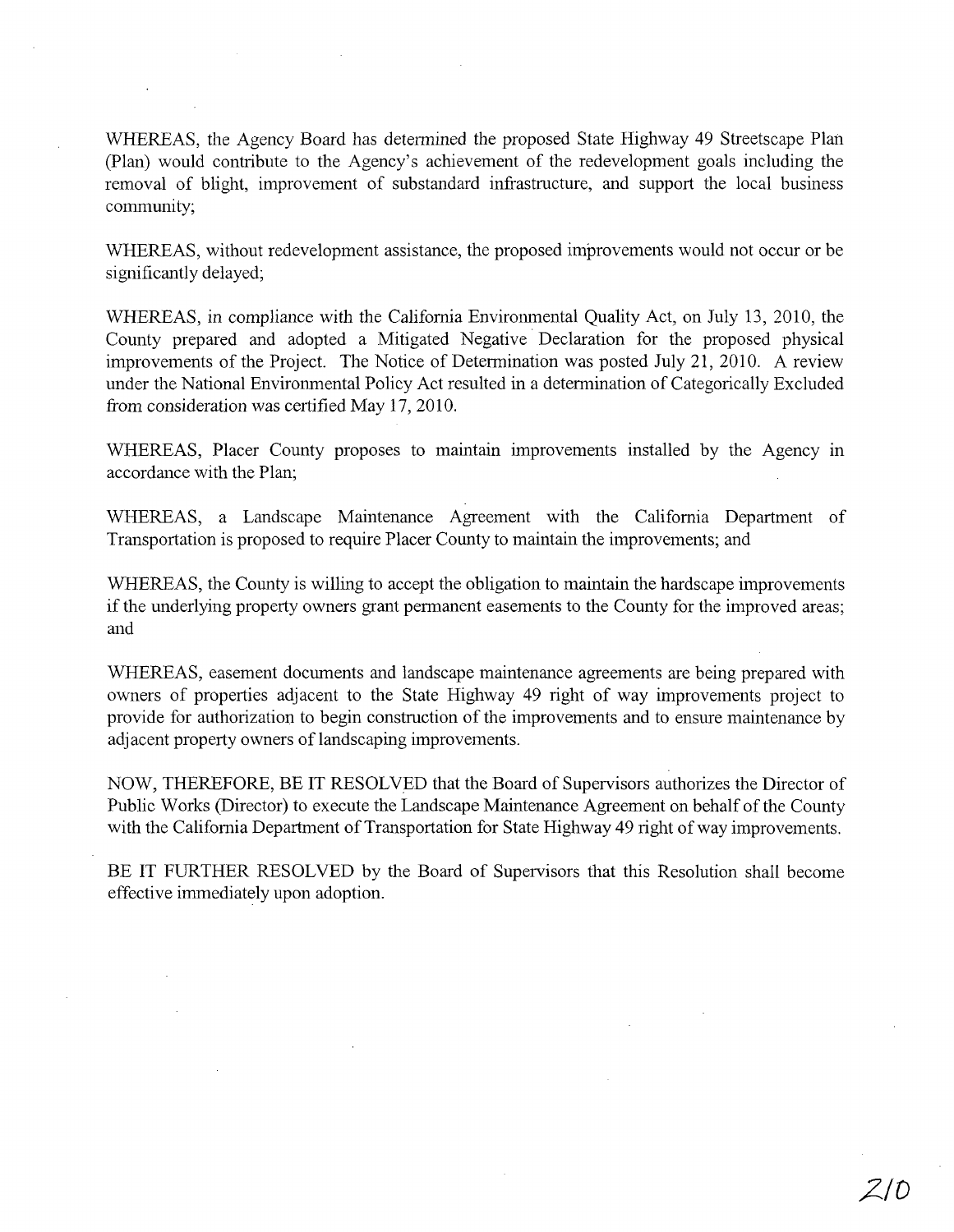| To: $\boxtimes$ Office of Planning and Research |
|-------------------------------------------------|
| P.O. Box $3044$                                 |
| Sacramento, CA 95812-3044                       |
|                                                 |

 $\boxtimes$  County Clerk County of Placer 2952 Richardson A venue Auburn CA 95603

From: Placer County Community Development Resource Agency Environmental Coordination Services 309l County Center Drive, Suite 190 Auburn, CA 95603 Maywan Krach (530) 745-3132

Subject: Filing of Notice of Determination in compliance with Section 21108 or 21152 of the Public Resources Code

State Clearinghouse Number (if submitted to State Clearinghouse):

2010032076

Project Title:

### Phase I Highway 49 Streetscape Master Plan Project

Project Location (include county):

The project corridor is located approximately 2.4 miles north of Interstate 80 (I-80) at the intersection of Highway 49 and New Airport Road and extends approximately 0.95 miles north to the Highway 49!Education Street intersection, Placer County

Project Description:

The proposed project proposes improvements to and installation of curb, gutter, sidewalk and landscaping of

approximately 0.95 mile of Highway 49 from New Airport Road to Education Street. The proposed project also includes the installation of 12- and 24-inch diameter storm drain pipes to accommodate storm water runoff within the project area. Entitlement(s):

Adoption of the Plan and the Mitigated Negative Declaration

This is to advise that Placer County ( $\boxtimes$  Lead Agency or  $\Box$  Responsible Agency) has approved the above-described project on July 13, 2010 by Board of Supervisors and has made the following determination regarding the project:

1. The project  $\Box$  will  $\boxtimes$  will not] have a significant effect on the environment.

2. An Environmental Impact Report was prepared for this project pursuant to the provisions of CEQA.

 $[8]$  A Negative Declaration was prepared for this project pursuant to the provisions of CEQA.

3. Mitigation Measures  $\left[\boxtimes$  were  $\Box$  were not] made a condition of the approval of the project. FILED  $\Box$ 

5. A Statement of Overriding Considerations  $[\Box]$  was  $[\Box]$  was not] adopted for this project.

6. Findings  $[\boxtimes]$  were  $[\Box]$  were not) made pursuant to the provisions of CEQA.

7. California State Department of Fish and Game Fees (SB 1535) JUN MCCauley

 $[8]$  The project is not exempt and is, therefore, subject to the following fees:

 $10 - 0139$ 

 $\boxtimes$  \$2,010.25 (\$50 County recording fee waived per Government Code Section 27383) for review of a Negative Declaration

 $\Box$  \$50 for County recording fees for a project previously approved and paid (attach DFG receipt)

This is to certify that the Negative Declaration is available to the General Public at the front counter of the Community

Development Resource Center, 3091 County Center Drive, Auburn, CA 95603.<br>Signature and a computation of the contract of the contract of the contract of the contract of the contract of  $20/20/0$ Environmenlal Coordination Services, Placer County

Date received for filing at Placer County: No fee for recording pursuant to government Code Section 27383

POSTED **Through** JFM NCCAULEY, COUNTY CLERK  $\mathcal{Z}$ 

JUl 2 1 <sup>2010</sup>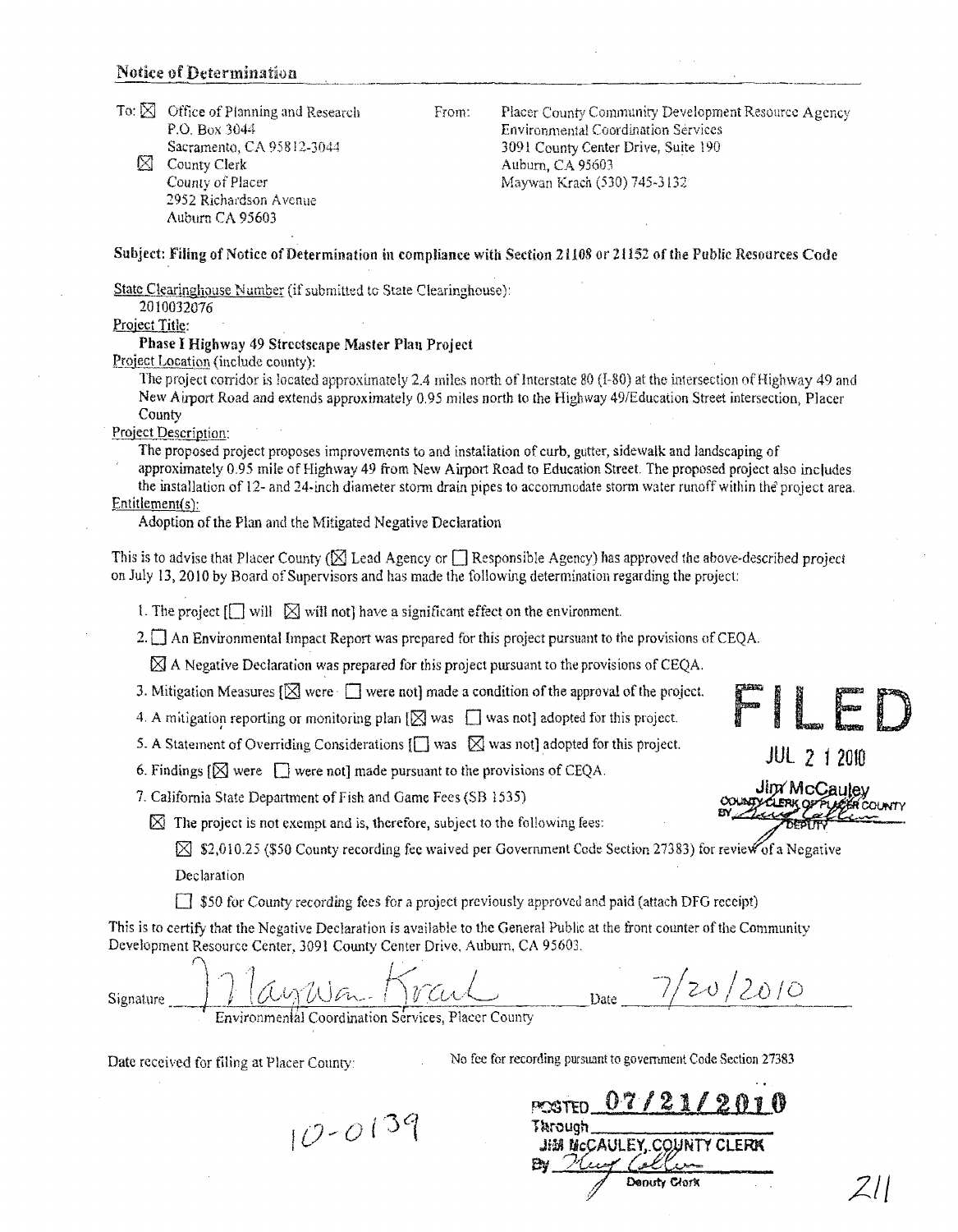| ENVIRONMENTAL FINDING FORM                                                                                                                                                                                                                                                                                                                                                                                                                                                         |
|------------------------------------------------------------------------------------------------------------------------------------------------------------------------------------------------------------------------------------------------------------------------------------------------------------------------------------------------------------------------------------------------------------------------------------------------------------------------------------|
| CDBG Grantee: County of Placer                                                                                                                                                                                                                                                                                                                                                                                                                                                     |
| CDBG Contract #:                                                                                                                                                                                                                                                                                                                                                                                                                                                                   |
| Activity: (scope of NEPA Activity, e.g. sewer and water improvements in support of shopping<br>center development and identification of CDBG Activity e.g. planning/technical assistance grant,<br>housing rehabilitation, community facilities, new housing construction, public works, business<br>loan, public infrastructure, microenterprise program,):<br>Public Works - installation of sidewalks, curb and gutter, public safety enhancements,<br>ADA ramps, and landscape |
| The environmental level of clearance for the CDBG project is:                                                                                                                                                                                                                                                                                                                                                                                                                      |
| Exempt (24 CFR Part 58.34), or<br>$\boxtimes$ Categorically excluded not subject to the §58.5 statutes [24 CFR Part 58.35(b)]                                                                                                                                                                                                                                                                                                                                                      |
| Attached documentation:<br>HUD Environmental Form for Statutes and Regulations at 24 CFR Part 58.6                                                                                                                                                                                                                                                                                                                                                                                 |
| Categorically excluded subject to the §58.5 statutes per 24 CFR Part 58.35(a), but requires no<br>mitigation and has converted to exempt status [24 CFR Part 58.34(a)(12)], or                                                                                                                                                                                                                                                                                                     |
| $\boxtimes$ Categorically excluded subject to the §58.5 statutes [24 CFR Part 58.35(a)],<br>but will require mitigation and, therefore, will not convert.                                                                                                                                                                                                                                                                                                                          |
| Attached documentation:<br>HUD Environmental Form for Statutes and Regulations at 24 CFR Part 58.6, and<br>$\overline{\mathbf{X}}$<br>$\overline{X}$<br>Statutory Worksheet, or<br>Rehabilitation Environmental Review (RER) form (tiered environmental reviews<br>only). RER Appendix A (Parts 3-6) must be completed after the project site is<br>identified and before you proceed with the project. A copy of Appendix A<br>must be kept in the project file.                  |
| If the Statutory Worksheet triggers public noticing requirements, also provide:<br>Notice of Intent to Request Release of Funds (proof of publication) and<br>Request for Release of Funds and Certification (HUD-7015.15 form)                                                                                                                                                                                                                                                    |
| The RER <i>requires</i> public noticing, provide:<br>Notice of Intent to Request Release of Funds (proof of publication) and<br>Request for Release of Funds and Certification (HUD-7015.15 form)                                                                                                                                                                                                                                                                                  |
| [X] Environmental Assessment (24 CFR Part 58.36)<br>Attached documentation:<br>HUD Environmental Form for Statutes and Regulations at 24 CFR Part 58.6<br><b>Environmental Assessment</b><br>Combined Finding of No Significant Impact/Notice of Intent to Request Release of<br>Funds (proof of publication)<br>Request for Release of Funds and Certification (HUD-7015.15 form)                                                                                                 |
| Environmental Impact Statement (24 CFR Part 58.37)<br>Attached documentation: Contact CDBG Representative.                                                                                                                                                                                                                                                                                                                                                                         |
| $-5 - 17 - 2010$<br>Date<br>Certifying Officer: Steve Brown                                                                                                                                                                                                                                                                                                                                                                                                                        |

 $\frac{1}{\sqrt{2}}$ 

 $\ddot{\phantom{1}}$ 

 $\frac{1}{2}$ 

 $\frac{1}{2}$ 

 $212$ 

 $\sim$  4  $^{\circ}$